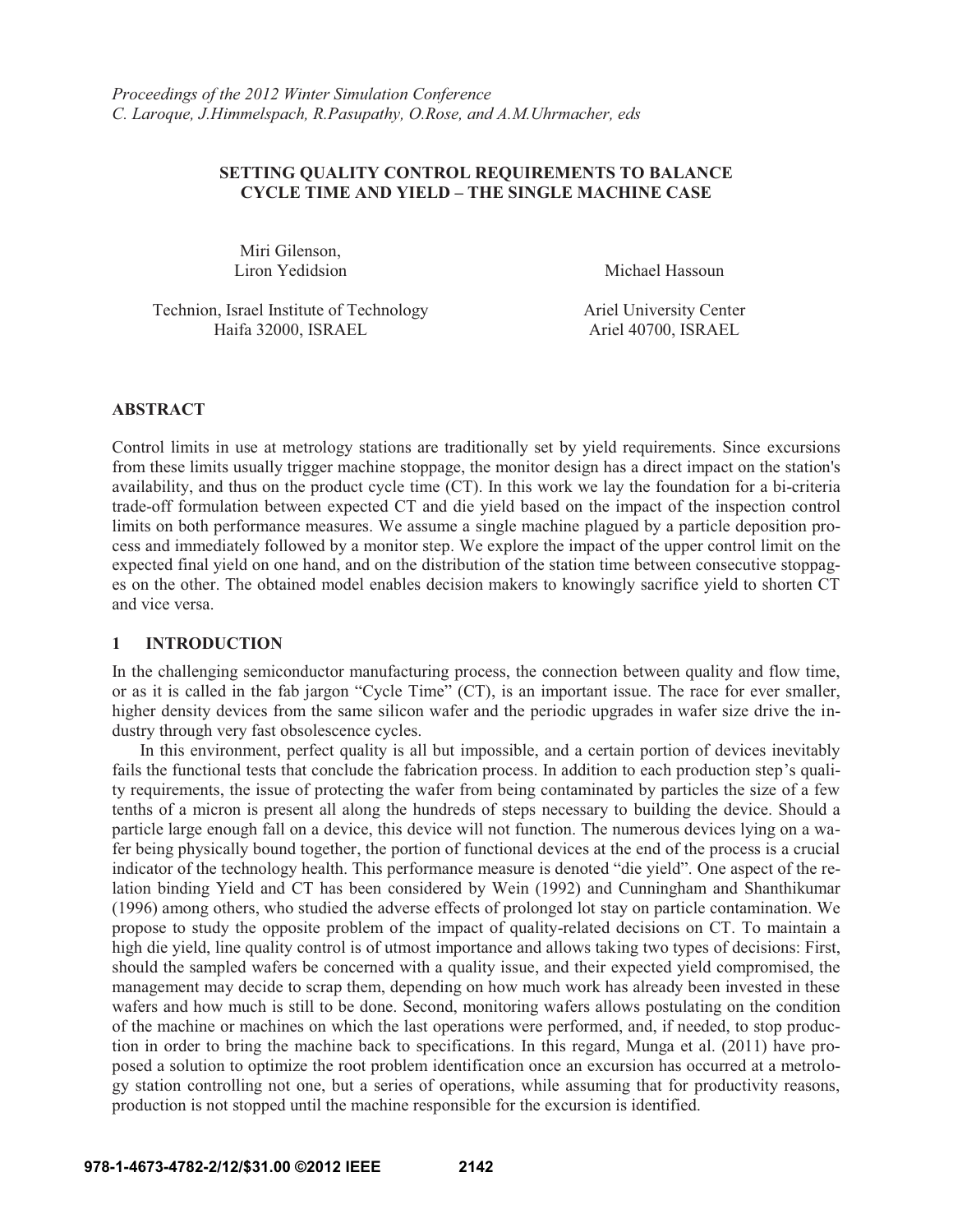This constant monitoring takes its toll on the product's CT. The additional time spent by the wafers at metrology stations, as well as the machine stoppages following an out-of-spec monitor, both slow down the work-in-process (WIP) flow. Therefore, there is a trade-off between the design of a quality policy and CT. Raising the frequency of monitors along the process, the number of wafers sampled, or the number or size of the sampled sites on these wafers naturally increases yield while stressing the metrology tools' capacity, thus adding waiting time. This trade-off has been well described in Colledani (2008), and Colledani and Tolio (2006; 2011).

 The logic device (CPU) industry is characterized by a high benefit margin and the willingness of customers to wait for the right product. As such, it has naturally shifted towards a decision process that first sets the quality control requirements based on the targeted yield, basically leaving the industrial engineers to struggle for the best possible CT under these requirements. Lately, under the formidable increase in demand for memory devices that are not bound by the same market rules, short CT has become paramount for semiconductor companies' survival. As a consequence, setting a quality policy while considering its impact on CT seems to offer an opportunity to managers. Meyersdorf and Yang (1997), as well as Kethan et al. (1995) present some aspects of the trade-off specific to fabs without quantifying it. But more recently, Tirkel et al. (2009) quantified the CT-Yield trade-off, while proposing a dynamic monitoring policy instead of the traditional constant sampling broadly in use (such dynamic policies are not new, but were so far mainly used to improve Yield. See Dauzère-Pérès et al. (2011) for an example).

 In the current work, we tackle the question of the control limits determination as one of those factors that impacts both yield and CT in a semiconductor environment. Indeed, setting tighter limits will allow for better yield levels and quicker responses to quality drifts. The price paid will be in the form of more frequent machine stoppages that inevitably impact the stations' availability and thus CT. In this work, we do not address the evident question of capacity reduction at bottleneck stations, although, clearly, it is an important consideration, but rather focus on the general slowing down of the flow due to the stoppage frequency increase. We analyze the impact of the control limits on a single machine CT and on the expected yield in Sections 2 and 3, respectively. In Section 4, numerical results of the trade-off between the two metrics are presented.

## **2 IMPACT OF CONTROL LIMIT ON CT**

In the framework of this paper we model a single machine, followed by a metrology step in which the lots are examined for defects, and the decision to let the station continue producing or not, is taken. The inspection time is assumed to be negligible.

Wafer lots arrive at the station at rate λ. The service duration is a constant *t*.



Figure 1: Single station scheme.

The assumption made about defects appearance being a Poisson process may better correspond to the particle contamination process, yet it is generic enough to be relevant to other types of defects as well.

 Tens to hundreds of microelectronic devices are built layer upon layer on the silicon base. Defects appearing at any stage of the process may, or may not, destroy the device functionality. In our model, defects are device killers, independently of their exact location. However, the definition of a defect, regarding its size or any other characteristics, can be different at each station (in practice, certain operations are more sensitive than others). At the metrology station, part of the lot/wafer surface is sampled. When the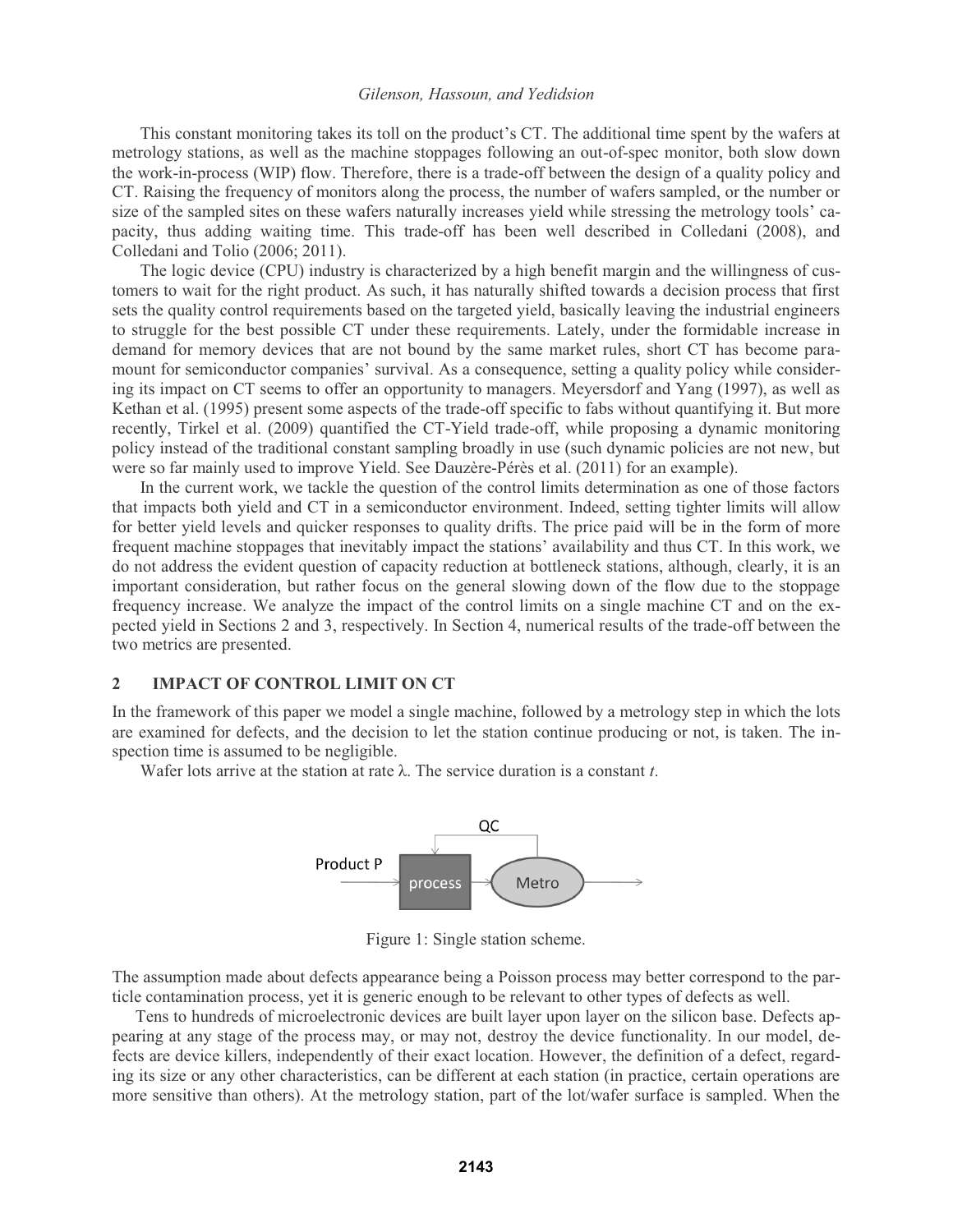number of defects on the sampled area exceeds a predefined Upper Control Limit (UCL), the station is said to be Out Of Control (OOC), and production is interrupted. Otherwise, the station is said to be In Control (IC). We assume the number of defects added to the sampled area of a specific wafer, denoted *x*, to follow a Poisson process with parameter  $\mu$ . The station is described as a two-state machine, and its deposition rate can either be high  $(\bar{\mu})$  or low  $(\mu)$ .

The probability for a monitor to exceed the control-limits can be obtained by:

$$
P\big( OOC \big) = 1 - P\big(x < UCL\big) = 1 - \sum_{k=0}^{UCL} \frac{(\mu)^k e^{-\mu}}{k!}, \text{ where } \mu \in \left\{ \overline{\mu}, \underline{\mu} \right\} \tag{1}
$$

We denote  $\alpha$  the probability that a monitor exceeds the UCL when the deposition process rate is low (type 1 error), and  $\beta$  the probability of a monitor to remain under UCL when the deposition process is, in fact, high (type 2 error). We consider a sample to be IC if  $x \leq UCL$  and OOC otherwise. We have:

$$
\alpha = P(x > UCL | \underline{\mu}) = \sum_{k=UCL+1}^{\infty} \frac{(\underline{\mu})^k e^{-\underline{\mu}}}{k!} = 1 - \sum_{k=0}^{UCL} \frac{(\underline{\mu})^k e^{-\underline{\mu}}}{k!}
$$
(2)

$$
\beta = P\left(x \le UCL|\overline{\mu}\right) = \sum_{k=0}^{UCL} \frac{(\mu)^k e^{-\mu}}{k!}
$$
\n(3)

We model the evolution of a single station over time with four states:

- 1. The deposition rate is low  $(\mu)$  and the monitor result is *IC*;
- 2. The deposition rate is low  $(\mu)$  and the monitor result is *OOC* (type 1 error);
- 3. The deposition rate is high  $(\bar{\mu})$  and the monitor result is *IC* (type 2 error);
- 4. The deposition rate is high  $(\bar{\mu})$  and the monitor result is *OOC*.

We denote the probability of the contamination rate to change from  $\mu$  to  $\bar{\mu}$  by  $p$ . Once the contamination rate has risen it will not go back to  $\mu$  unless a repair procedure is conducted. Hence, once a monitor is OOC and the station is stopped (states 2 or 4), a repair or inspection is mandatory and inevitably brings the station to state 1. Under these assumptions, we can now present the station as a Markov Decision Process, shown in Figure 2 below: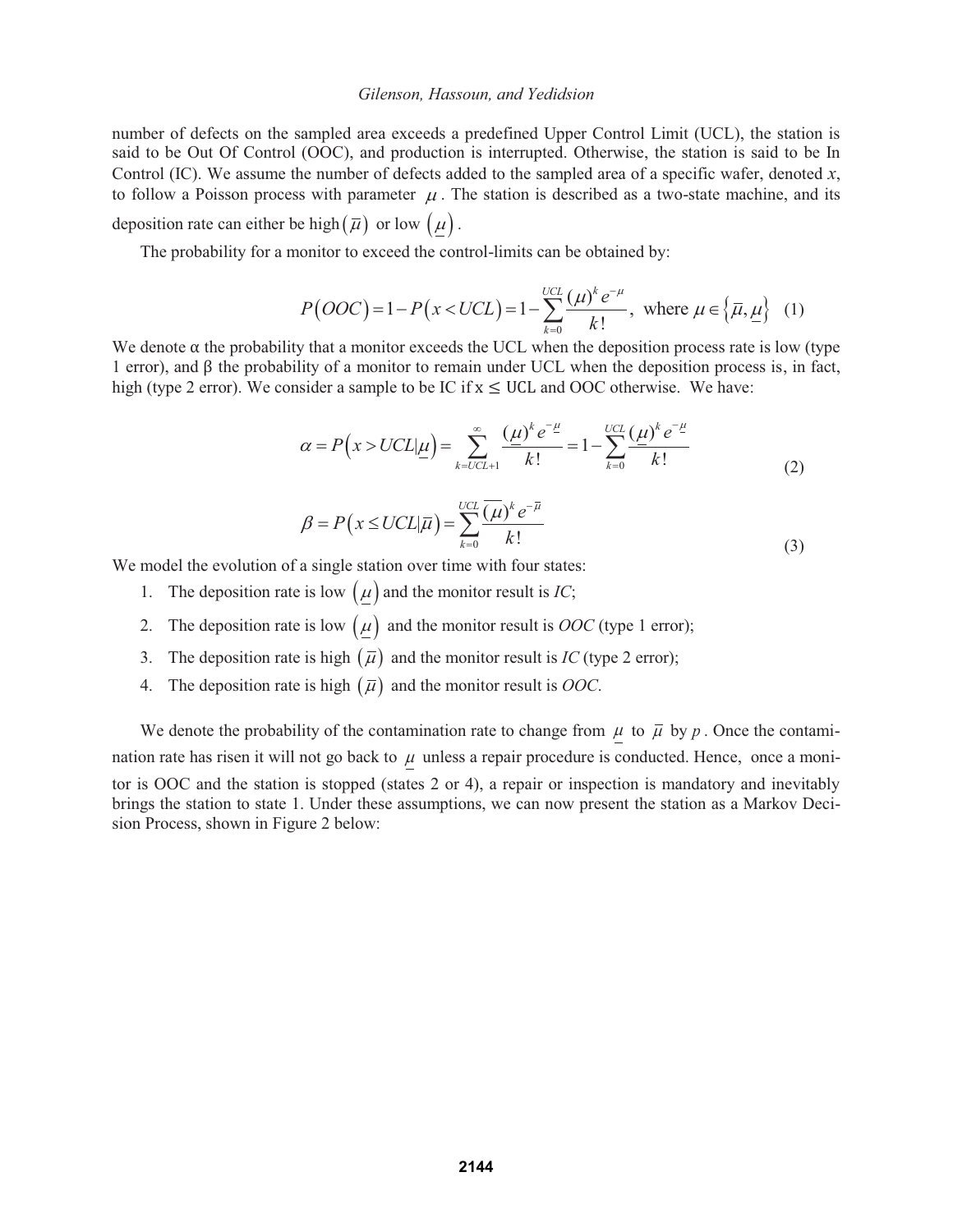*Gilenson, Hassoun, and Yedidsion* 



Figure 2: The station as a Markov chain.

 We wish to determine the pattern of stoppages caused by excursion from the control limits. Since a repair is always successful and production is initiated with the machine in state 1, we are therefore trying to determine the distribution of the time required for the system to transfer from state 1 to either state 2 or 4. We denote the number of production cycles between two consecutive excursions from UCL, known as the Run Length by RL and the expectancy of this metric by ERL.

The distribution function of RL is obtained by calculating  $P_{stop}$ <sup>n</sup>, the probability to stop after *n* process cycles. The Chapman–Kolmogorov equation (see Bolch et al. 2006) allows us to formulate the n-step transition probability from state 1 to state 2 as:

$$
P_{12}^{n} = P_{11}^{n-1} P_{12}
$$
  
\n
$$
P_{12}^{n} = [(1 - \alpha)(1 - p)]^{n-1} \alpha (1 - p) = \alpha (1 - \alpha)^{n-1} (1 - p)^{n}
$$
 (4)

and the probability to move in *n* steps from state 1 to state 4 as:

$$
P_{14}^{n} = P_{11}^{n-1} P_{14} + \sum_{k=0}^{n-2} P_{11}^{k} \cdot P_{13} \cdot P_{33}^{n-k-2} \cdot P_{34}
$$
  

$$
P_{14}^{n} = [(1-\alpha)(1-p)]^{n-1} p(1-\beta) + \sum_{k=0}^{n-2} [(1-\alpha)(1-p)]^{k} p\beta \beta^{n-k-2} (1-\beta) \quad (5)
$$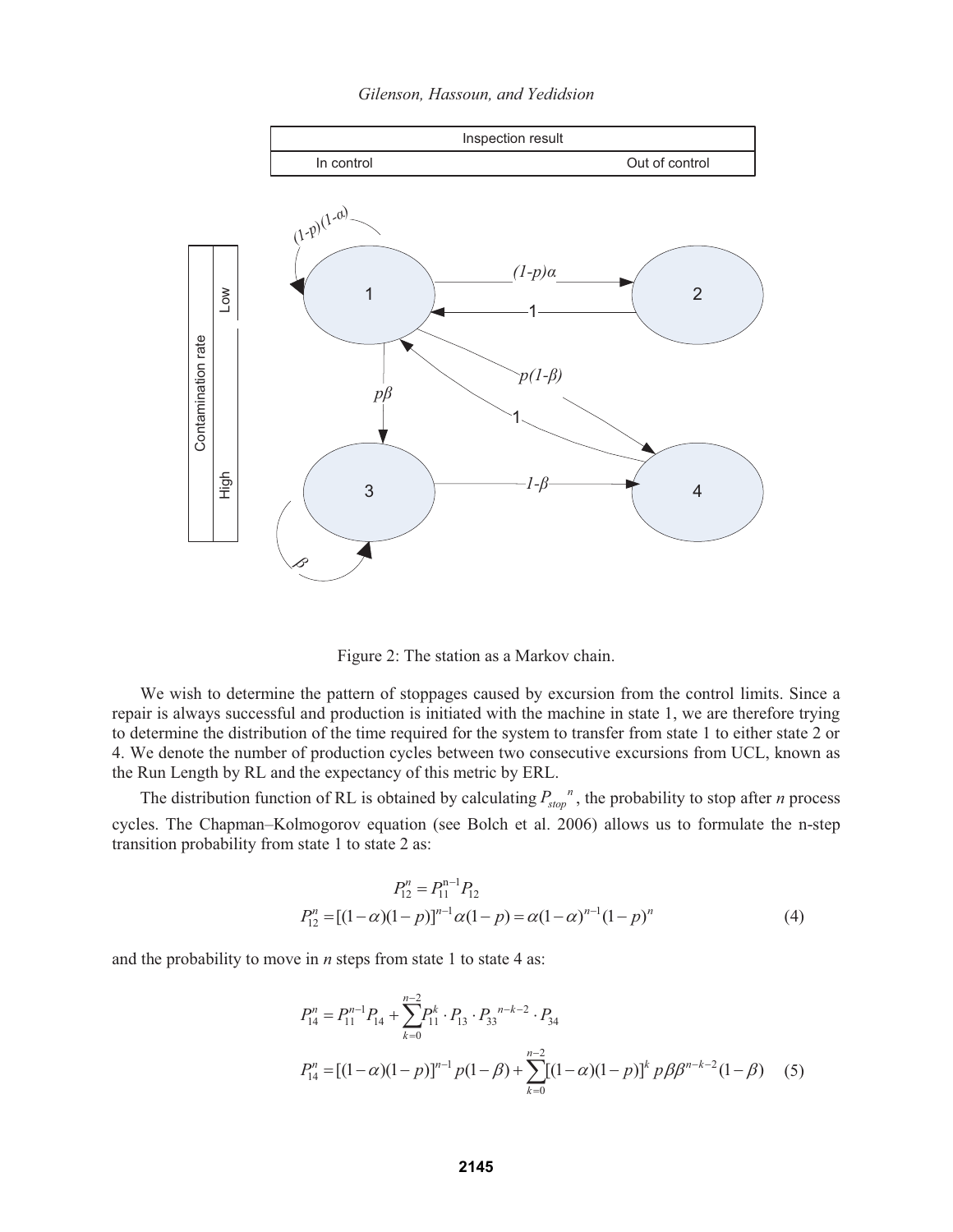$P_{\text{stop}}^n$  can now be calculated as:

$$
P_{stop}^{n} = P_{12}^{n} + P_{14}^{n} = \alpha \left( 1 - \alpha \right)^{n-1} \left( 1 - p \right)^{n} + p \left( 1 - \beta \right) \frac{\beta^{n} - \left( 1 - \alpha \right)^{n} \left( 1 - p \right)^{n}}{\beta - \left( 1 - \alpha \right) \left( 1 - p \right)} \tag{6}
$$

The states are a closed group and the number of process cycles until we stop the station for readjustment is a discrete random variable with probabilities  $P_{stop}^n$  for  $n = 1, \ldots, \infty$ . Therefore, we have:

$$
ERL = \sum_{n=1}^{\infty} n P_{stop}^n \,. \tag{7}
$$

 However, in an attempt to reach a closed form formulation of ERL, we found that for small values of α and *β* (it is reasonable to assume that any sample method used in the industry would guarantee that  $\alpha$ and  $\beta$  do not exceed 0.2) the distribution function of the RL can be approximated by a geometric distribution whose parameters can be calculated based on the steady-state probabilities of the Markov chain. When referring to the Markov chain presented in Figure 2, it is easy to prove that it is ergodic. By solving the equilibrium equations, we obtain the stationary probability vector:

$$
\vec{\pi} = \left(\frac{1}{1 + (1 - p)\alpha + \frac{p}{(1 - \beta)}}, \frac{(1 - p)\alpha}{1 + (1 - p)\alpha + \frac{p}{(1 - \beta)}}, \frac{\overline{p}\beta}{1 + (1 - p)\alpha + \frac{p}{(1 - \beta)}}, \frac{p}{1 + (1 - p)\alpha + \frac{p}{(1 - \beta)}}\right).
$$
(8)

Consequently, if we consider  $m_t$  the monitor result at period t, the probability to stop the machine in one step is:

$$
p^G = P(m_{t+1} = OOC \mid m_t = IC)
$$

The complementary probability for a monitor to remain in control from one step to the following one is therefore:

$$
q^G = (1 - p^G) = P(m_{t+1} = IC \mid m_t = IC),
$$

which we have calculated to be:

$$
q^G = \frac{\pi_1 \left[ (1-p)(1-\alpha) + p\beta \right] + \pi_3 \beta}{\pi_1 + \pi_3} = \frac{(1-p)(1-\alpha)(1-\beta) + p\beta}{(1-\beta) + p\beta} \tag{9}
$$

and:

$$
p^{G} = 1 - q^{G} = \frac{(1 - \beta)[1 - (1 - p)(1 - \alpha)]}{(1 - \beta) + p\beta} \tag{10}
$$

Therefore, the geometric distribution function of the probability to stop at the n<sup>th</sup> step is approximately

$$
P_{stop}^n \approx (q^G)^{n-1} p^G = \left(\frac{(1-p)(1-\alpha)(1-\beta)+p\beta}{(1-\beta)+p\beta}\right)^{n-1} \frac{(1-\beta)[1-(1-p)(1-\alpha)]}{(1-\beta)+p\beta} \tag{11}
$$

and the ERL can be expressed as:

$$
ERL \approx \frac{1}{p^G} = \frac{1 + p\frac{\beta}{1 - \beta}}{1 - (1 - p)(1 - \alpha)}.
$$
\n(12)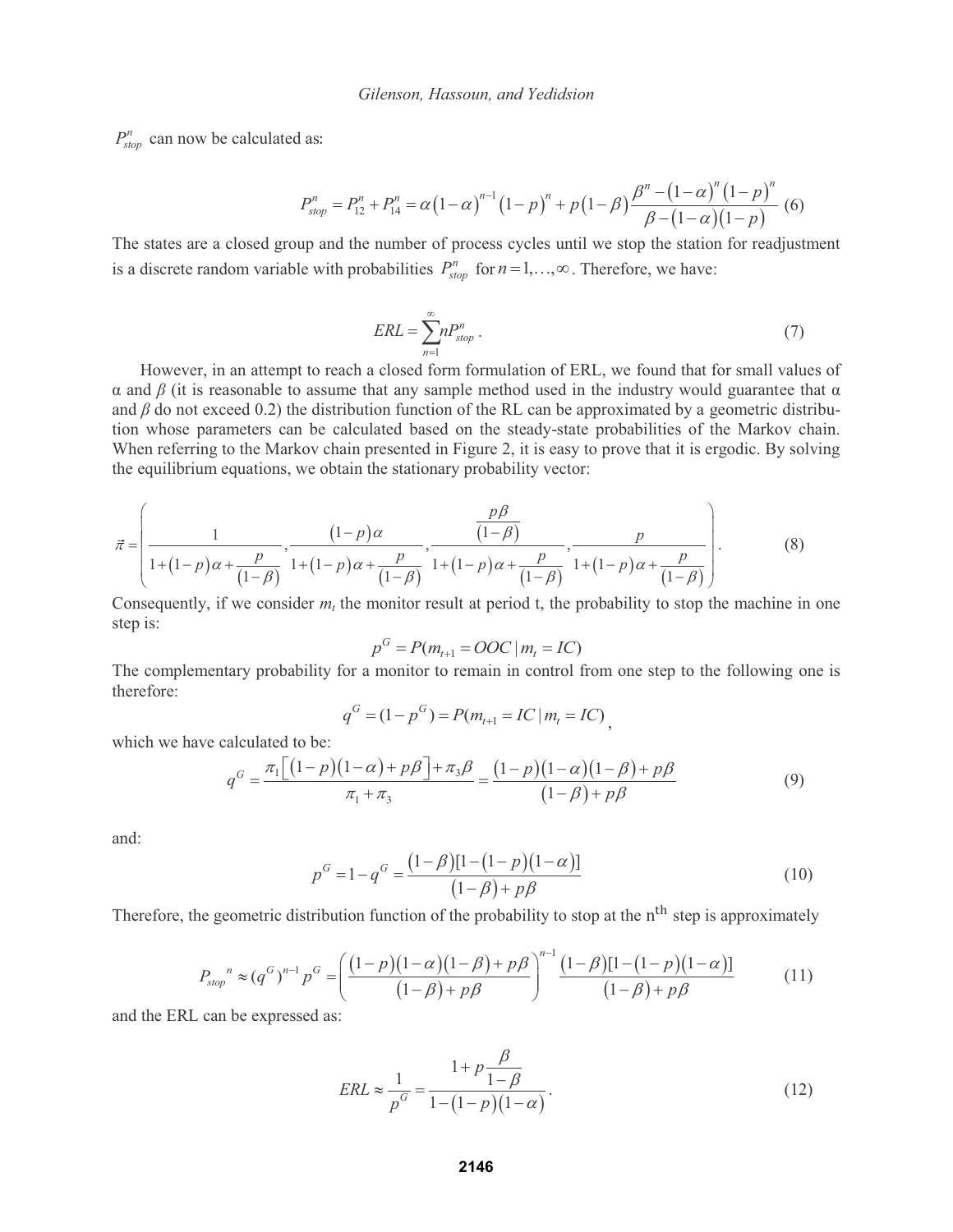The final step in this connection between UCL and CT aims at connecting the station ERL to the CT of a product. The single machine case is tractable. The model was studied by Madan and Saleh (2001) and was denoted as  $M/D/M/1$ . The model's assumptions are as follows: customers arrive at the server following a Poisson distribution with rate  $\lambda$ . The processing duration is deterministic and equals *t*. The time between consecutive vacations as well as vacation durations are exponentially distributed with parameters

 $p^G$  and  $\frac{1}{2}$ *v* , respectively. According to Madan and Saleh (2001), the average CT at the station can be expressed as:

$$
CT = t + \frac{p^{G}(\nu + \nu^{2})}{1 + p^{G}\nu} + \frac{\lambda(t^{2} + 2p^{G}\nu(t + \nu)}{2(1 - \lambda t - \lambda p^{G}\nu)}.
$$
\n(13)

### **3 IMPACT OF THE CONTROL LIMIT ON YIELD**

In our single-machine model, the impact of the control limit on the average yield is straightforward. Considering a single process step with contamination  $\mu \in \{\bar{\mu}, \mu\}$ , the Expectancy of the Contamination Rate denoted by ECR is:

$$
ECR = \left(\pi_1 + \pi_2\right)\mu + \left(\pi_3 + \pi_4\right)\overline{\mu}
$$
\n(14)

 Clearly, the value of UCL, by affecting the sensibility to defects, will also affect the stationary probabilities of the Markov chain, and thus the *ECR* . We assume the defects to be uniformly scattered over the wafer's surface and their deposition to follow a Poisson process. We define the number of dies on a single wafer by N. The probability of a particle to fall on a specific die is thus  $1/2$ *N* . This probability also deter-

mines the proportion of un-damaged dies, namely the die yield:

$$
E\left(yield\right) = \left(\frac{N-1}{N}\right)^{ECR}.\tag{15}
$$

#### **4 NUMERICAL STUDY**

We performed an experimental analysis of the single station model. Several variable sets were considered and the CT and yield were plotted as functions of the UCL. We present here an example that exhibits values typical for real manufacturing data (i.e., high yield and low contamination rate).

The defects' deposition rates,  $\mu$  and  $\bar{\mu}$ , are 5 and 15 defects per sampling area, respectively; the probability to change from low to high contamination rate is  $p = 0.1$ . Wafer arrival rate is  $\lambda = 0.05$  parts per time unit, the service duration is  $t = 5$  time units, and the mean vacation period is  $v = 10$  time units. The number of dies on a single wafer is *N=100*.

 Figure 3 describes the impact of UCL on both CT and yield. Figure 4 plots the CT improvement in terms of yield loss and vice versa. As one can observe, both the CT and the yield decrease while control limits are broadened. One should recall that a UCL lower than  $\mu$  will lead to an almost immediate stop (probability greater than 0.5) even when the process is in control, and a UCL greater than  $\bar{\mu}$  tends to yield little to no stoppage even when the process is out of control and a repair is called for.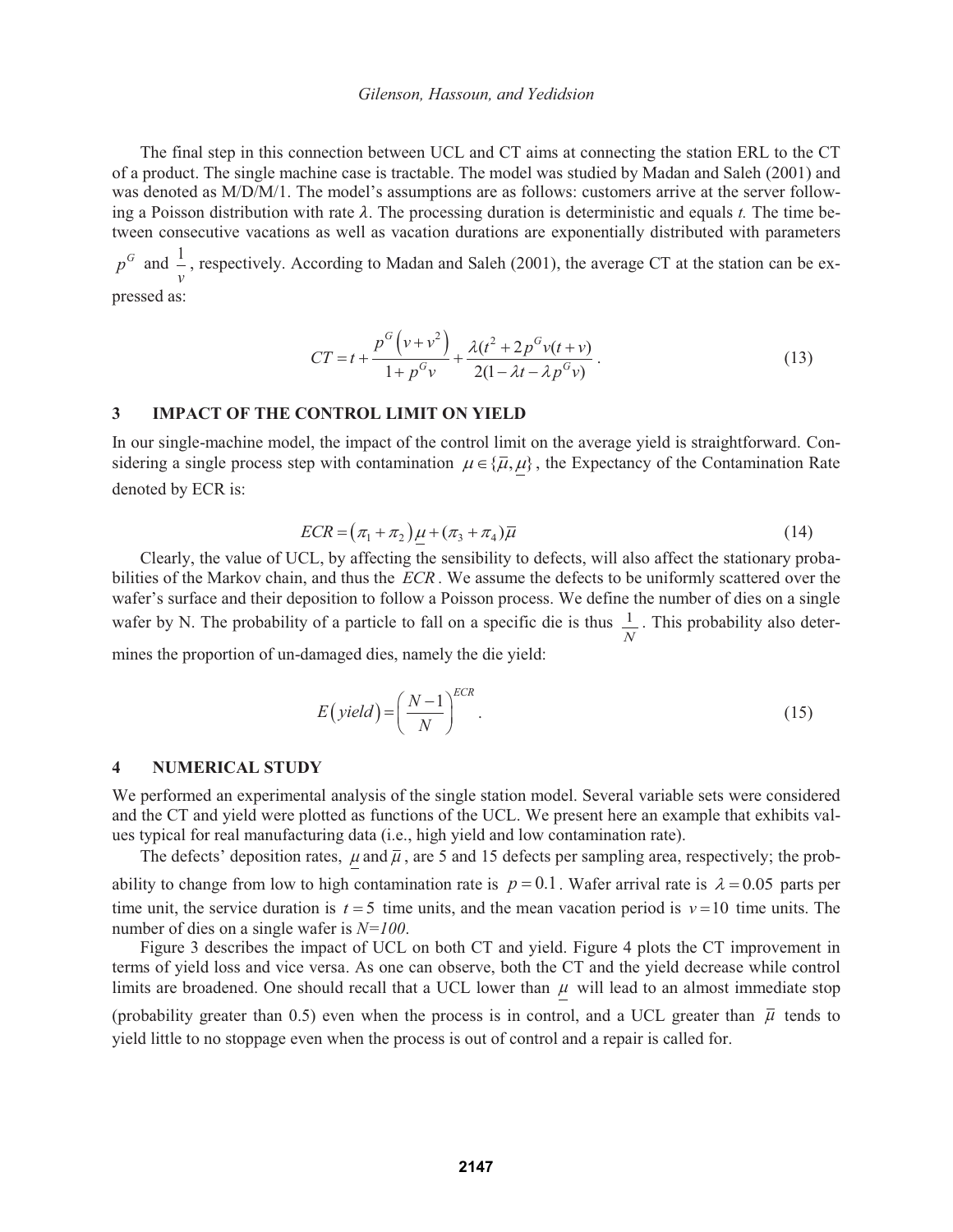*Gilenson, Hassoun, and Yedidsion* 



Figure 3: CT and yield as a function of UCL.



Figure 4: CT vs. yield.

From a large number of similar analyses, we have noticed that the shape of the CT-Yield graph (Figure 4) is typical of any experiment presenting a significant gap between  $\bar{\mu}$  and  $\mu$ . Moreover, the "knee"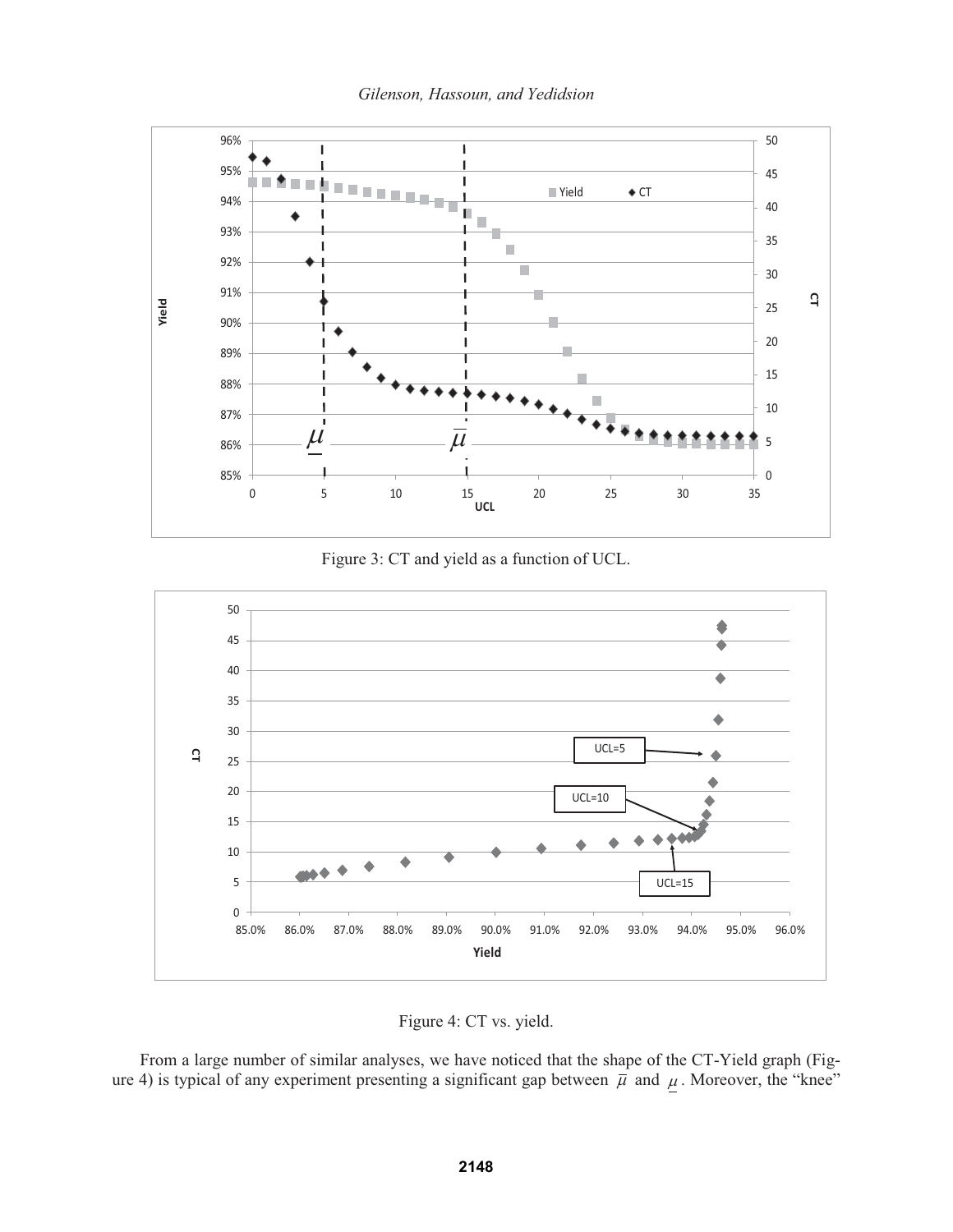of these graphs invariably takes place for UCL values in the vicinity of the middle between  $\bar{\mu}$  and  $\mu$ . Of course, depending on the estimated relative cost of yield and CT, setting the UCL at the mid-value between the two deposition rates may not be optimal. Nevertheless, in our model, and without any further information, they represent a "good choice". Departing from it seems to quickly increase CT with only small Yield improvement in one direction, and to quickly decrease Yield with only small CT reduction in the other.

# **5 CONCLUSION**

This research presents a new trade-off between CT and yield that allows control limits of the in-line inspection process to be considered as adjustable decision variables. This novel approach defies the classic assumption that control limits are predetermined according to yield requirements only. The present work is but a first step in this direction, allowing us to consider in a future work the cumulative effect of a queuing network of several process operations such as the one described herein. While we plan to make our study more applicable by considering, for example, different distributions of parameters such as the defect deposition or the stoppage process, or by assigning a metrology tool to a segment of operations instead of a single one, these new directions are expected to limit the ability of analytical tools to solve the problem, and we shall rely more heavily on simulation tools to do so.

All these models assume static policies, but we can also extend the ideas developed here to dynamic schemes, where the control limits may be adapted within a certain range, depending on the congestion status of the related segment of operations.

## **REFERENCES**

- Bolch, G., Greiner, S., de Meer, H., Trivedi, K.S. 2006. Queuing Networks and Markov Chains: Modeling and Performance Evaluation with Computer Science Applications. Second edition, New York.
- Colledani, M. 2008. "Integrated Analysis of Quality and Production Logistics Performance in Asynchronous Manufacturing Lines." IFAC World Congress, 1-7, Seoul, South Korea.
- Colledani, M., Tolio, T. 2011. "Joint design of quality and production control in manufacturing systems." *CIRP Journal of Manufacturing Science and Technology* 4:281-289.
- Colledani, M., Tolio, T. 2006. "Impact of quality control on production system performance." *CIRP Annals - Manufacturing Technology* 55(1):453-456.
- Cunningham, S.P., Shanthikumar, J.G. 1996. "Empirical results on the relationship between die yield and cycle time in semiconductor wafer fabrication." *IEEE Transactions on Semiconductor Manufacturing* 9(2):273–277.
- Dauzère-Pérès, S., Rouveyrol, J., Yugma, C., Vialletelle, P., C. 2011. "A Smart Sampling Algorithm to Minimize Risk Dynamically." *Advanced Semiconductor Manufacturing Conference (ASMC), 2010 IEEE/SEMI*, 307-310, San Francisco, CA.
- Khetan, S., Fowler, P. 1995."Managing high IC yields with short cycle times". *Gallium Arsenide Integrated Circuit (GaAs IC) Symposium, 17th Annual IEEE*, 119 – 123, San Diego, CA.
- Madan, K.C., Saleh, M. F. 2001. "On an M/D/1 queue with deterministic server vacations." Systems Science Journal 27:107-118.
- Meyersdorf, D., Yang, T. 1997. "Cycle time reduction for semiconductor wafer fabrication facilities." *Ad*vanced Semiconductor Manufacturing Conference and Workshop, IEEE/SEMI, TEFEN, Foster City, CA, 18-423.
- Munga, J.N., Vialletelle, P., Crolles, Yugma, C. 2011. "Optimized management of excursions in semiconductor manufacturing." *Proceedings of the 2011 Winter Simulation Conference*, Edited by S. Jain, R.R. Creasey, J. Himmelspach, K.P. White, and M. Fu**,** 2100–2107, France.